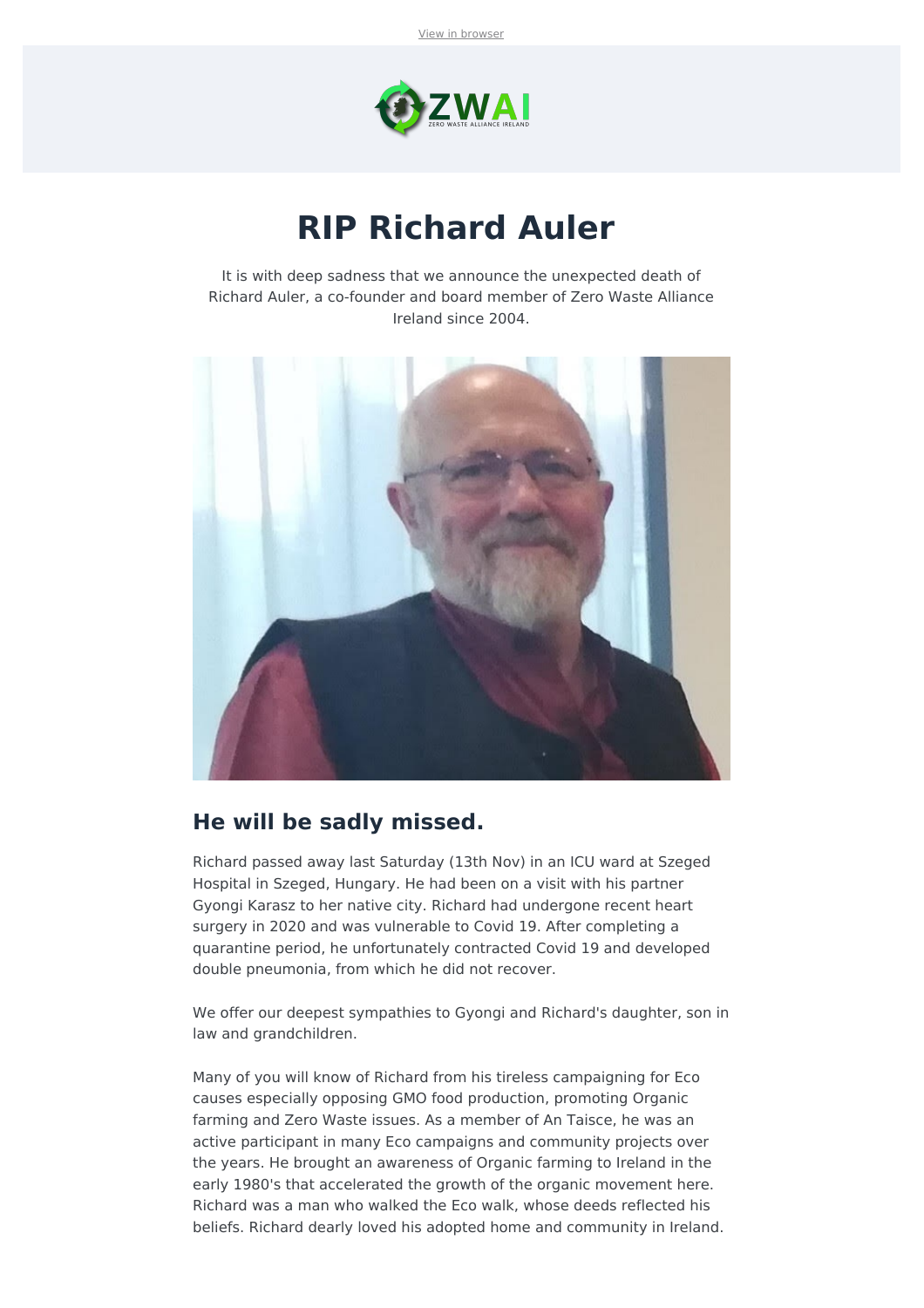

## **Leaba i measc na naomh go raibh aige.**

As yet we have no details on funeral arrangements. His remains will be cremated in Hungary and Gyongi will return with his ashes for a farewell ceremony in Tipperary in the coming weeks . We will inform you all of these details as soon as they come to hand.

All the best,

Sean